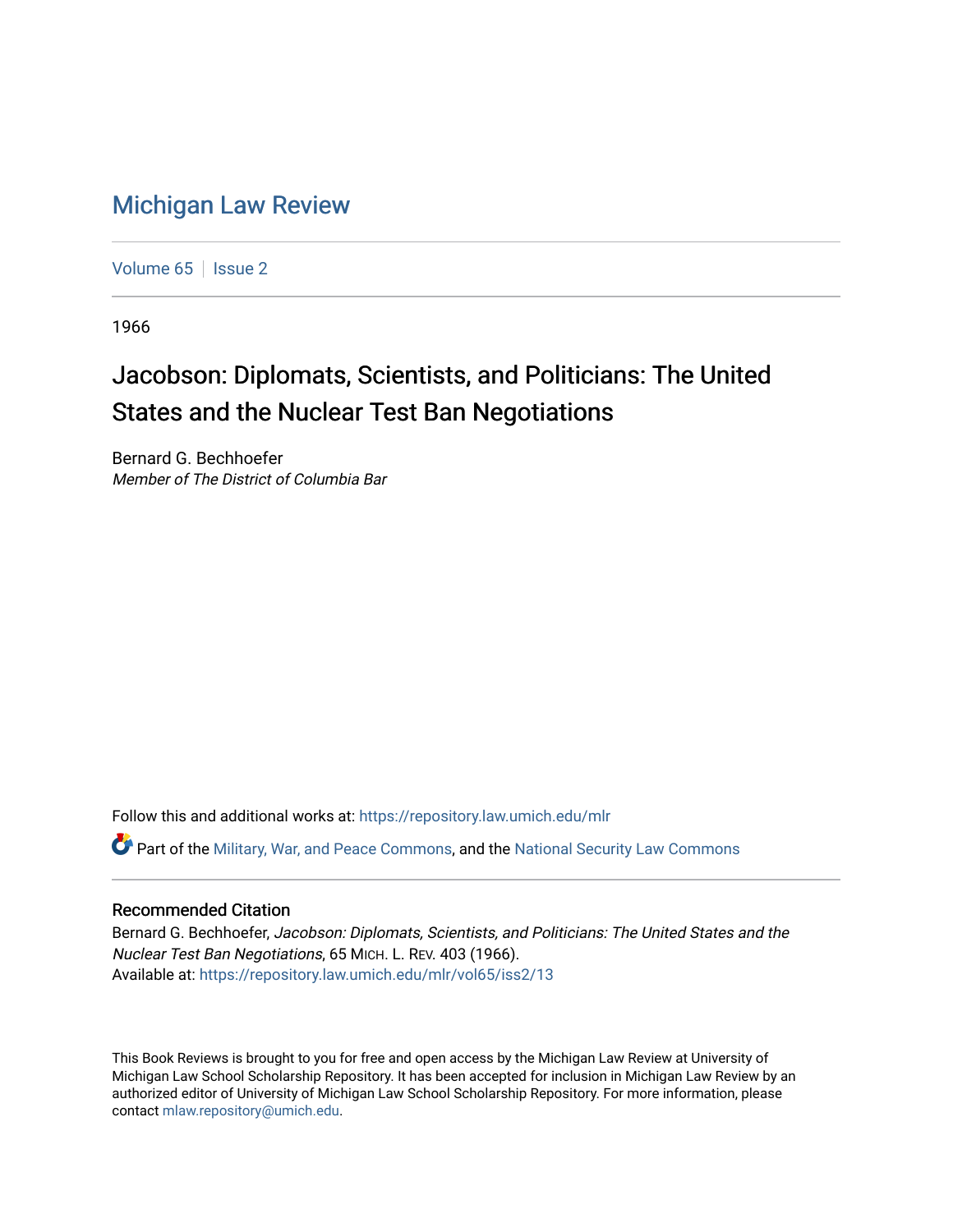## **BOOK REVIEWS**

DIPLOMATS, SCIENTISTS, AND POLITICIANS. The United States and the Nuclear Test Ban Negotiations. By *Harold Karan Jacobson* and *Eric Stein.* Ann Arbor: University of Michigan Press. 1966. Pp. ix, 538. \$8.50.

This book is essentially a detailed and lucid history of the nuclear test ban negotiations which started in 1957 and resulted in the Moscow Treaty of 1963, banning all except underground nuclear testing.

The key to the approach which the authors have chosen is found in their title-"Diplomats, Scientists and Politicians." Certainly, the nuclear test ban treaty was a major international event. It dispelled the fears of many that further testing in the atmosphere would result in a dangerous release of radioactive products. In addition, the treaty could be a step toward further and more extensive agreements to deal with the problem of proliferation of nuclear weapons, which many regard as the top priority problem in the maintenance of world peace. However, an historical narrative which is confined to chronicling the events leading to these achievements would disregard what may be the most interesting and significant feature of the negotiations-the revelation of the processes and methods of diplomatic negotiation employed by both the Soviet Union and the United States to achieve a precise accord. Therefore, it seems to me that the title properly places the emphasis.

During the more than ten years of disarmament and arms control negotiations in the United Nations which had preceded the test ban negotiations, it had been virtually impossible to focus the negotiations on a practical program of arms control in counter-distinction to broad, sweeping generalities, such as the Soviet "Ban the Bomb" propaganda slogan of the 1940's, and sweeping declarations of the desirability of regulation and reduction of all armaments under adequate safeguards. Only in the early discussions of the Baruch Plan for international control of atomic energy in 1946 and 1947 had the Soviet Union been willing to consider the vast arrangements which might be required for any arms control program. But in 1958, and for five years thereafter, the Soviet Union, having reversed its long standing practice in connection with this one problem, concentrated on the most precise details-the number of inspection posts that would be required, their location and composition, the organization and direction of an international control organ, and many other similar problems. Additionally, for the first time, scientists played an appreciable role in the development and presentation of the positions of the negotiating powers.

[ 403]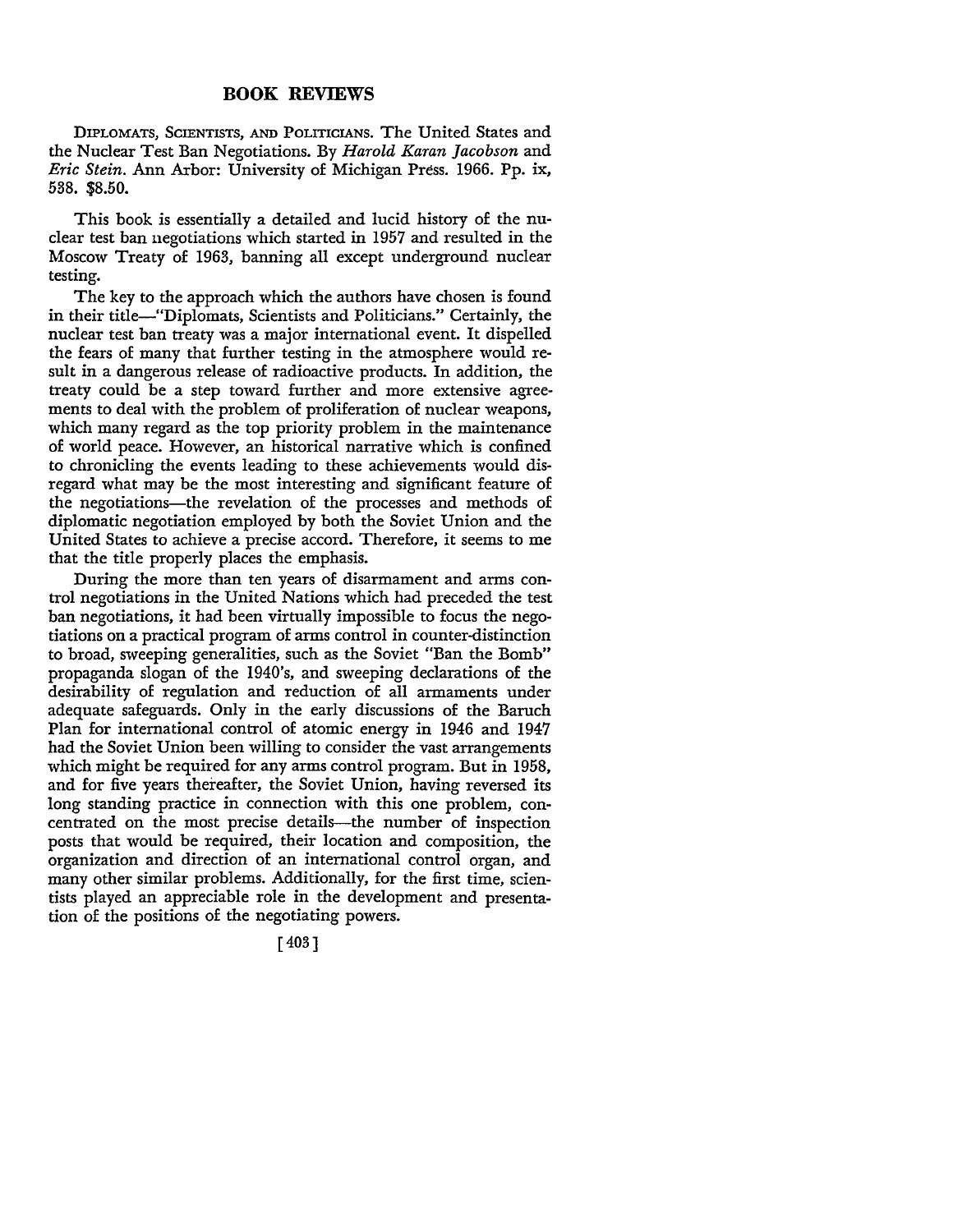In describing the significance of the negotiations, the authors point out that:

[These negotiations] perhaps better than any other international negotiations which have been conducted since the end of the Second World War [reveal] how the United States has attempted to resolve the complicated issues relating to the formulation, implementation, and substance of security policy stemming from the emergence of nuclear weapons. They also offer sharp insights into the functioning of the international political system in the nuclear era and possible future developments.

The negotiations provide the opportunity to test not only the substance of American security policy, but also "the consensus-building model" in formulating and implementing that policy.

[The negotiations] illustrate in a graphic manner the interaction between domestic events, national policies, and international occurrences. They offer a striking picture of diplomatic intercourse between a totalitarian state with tightly sealed policy-making and close controls over its mass media on the one hand, and two relatively open, pluralistic states on the other.

The book achieves its greatest success in its discussion of the methods of formulating United States policy and both the achievements and limitations of that policy. The narrative demonstrates convincingly the impossibility of completely separating scientific and political considerations. The very nature of the technical problems requires an intermingling of scientific and political factors in establishing value judgments. The American and Soviet scientists might agree on the specific data and nevertheless reach diametrically opposed conclusions from the data on such essential matters as the significance of seismic signals.

The narrative points out the many limitations, indeed handicaps, inherent in policy formulation in the United States--the occasions when the American negotiators had to take positions in international forums in advance of obtaining the factual data to support their positions, the political considerations which delayed, sometimes for years, the formulation of positions which take into account the newest technical developments, the difficulties of obtaining in the highest levels of our government an understanding of the positions based upon new developments, and the obtaining of the necessary policy clearances. Anyone reading this book will acquire some idea of one of the prime problems which has always confronted the negotiators in the field of arms control—the tremendous dilution of thought which takes place in transforming a technically sound position into the broad general terms required for international negoti-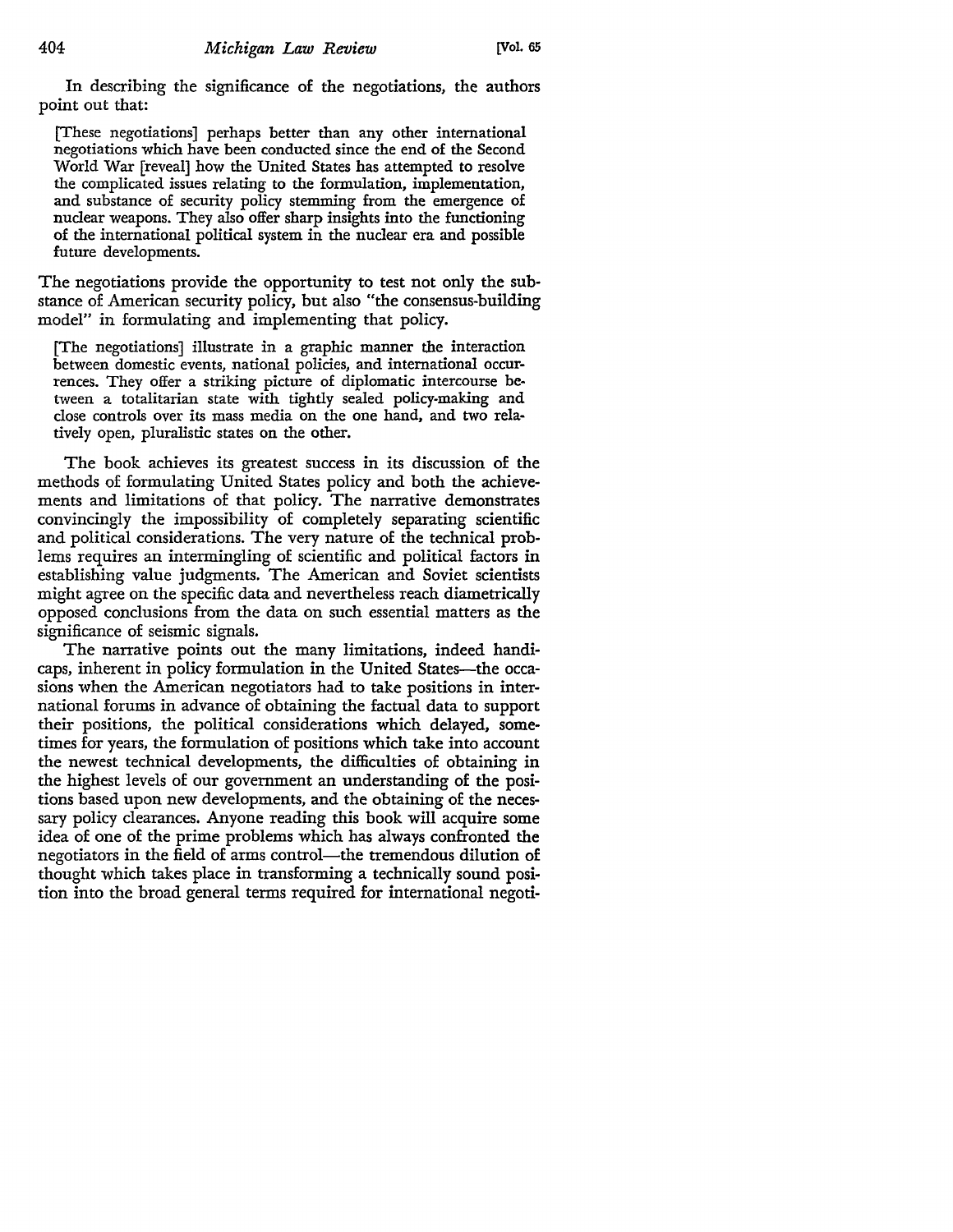ations. The reader will also realize that with the advent of the administration of John F. Kennedy, came a gradual lessening of obstacles and delays in United States policy-making.

It would have been highly desirable if the authors could have achieved a detailed analysis of Soviet policy-making along the same lines. However, access to the individual policy-makers in the Kremlin-the "one-feather indians" as well as the "chiefs"-was out of the question. The necessarily inadequate substitute is a close analysis of the changing Soviet technical positions and their relationship to world events, a course which the authors have followed while recognizing that their conclusions, in many instances, can be little better than surmises. Perhaps the analysis might have benefited from greater reference to the substantial amount of literature which has appeared in the last three or four years in the Soviet Union, some of which has been translated into English, on Soviet strategic policy. I believe that this literature furnished one factor which would help to explain the increasing Soviet intransigence during the latter years of the negotiations on the question of on-site inspection. Nuclear capabilities can be achieved by the "have not" states through two methods: testing, or transfers from the "haves." Commencing in 1961, the Soviet Union seemed to place more emphasis on the latter method than on the former. There is much evidence to indicate that Khrushchev's final agreement to a limited test ban stemmed from a belief that the next step which would follow quickly would be the unqualified prohibition of weapon transfers from the "haves" to the "have nots." In the absence of a satisfactory United States formula to achieve this result, further progress toward an unlimited test ban seemingly became a low priority in the Soviet Union. A more thorough discussion of the changing relationship between the test ban and other antiproliferation measures would have been useful, but would have greatly lengthened the book.

In attempting a meaningful description of complex negotiations extending over many years, the authors are caught between Scylla and Charybdis. A simple chronicle of events would be meaningless, since in any negotiations with the Soviet Union and particularly in arms control negotiations, the meaing of the events cannot be determined purely and simply from the statements of the parties. Every historian of the arms control negotiations must constantly embark on verbal excursions in order to relate the specific events of the narrative to the background. In the entire literature of arms control, I have never found any volume which has been more succussful in achieving the proper balance between narration and explanation, in stressing the background of the developments without losing the continuity. Largely for this reason, I believe that this